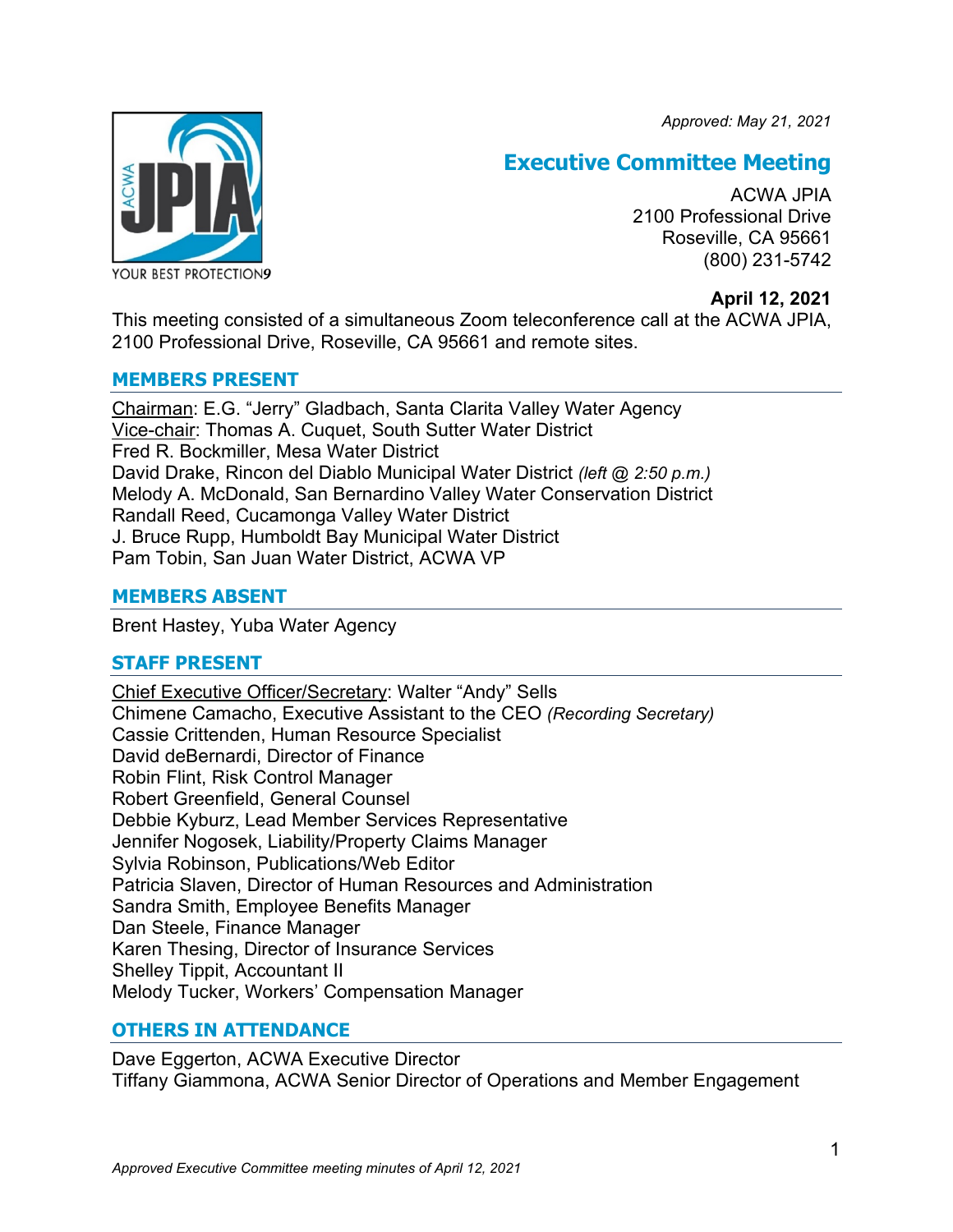### **WELCOME**

Chairman Gladbach welcomed everyone in attendance.

### **CALL TO ORDER AND ANNOUNCEMENT OF QUORUM**

Chairman Gladbach called the meeting to order at 10:00 a.m. He announced there was a quorum.

### **PLEDGE OF ALLEGIANCE**

Chairman Gladbach led the Pledge of Allegiance.

### **ANNOUNCEMENT RECORDING OF MEETING**

Chairman Gladbach announced that the meeting would be recorded to assist in preparation of minutes. Recordings are kept 30 days following the meeting, as mandated by the California Brown Act.

### **PUBLIC COMMENT**

Chairman Gladbach noted that, as the agenda stated, members of the public would be allowed to address the Executive Committee on any agenda item prior to the Committee's decision on that item. Comments on any issues on the agenda, or not on the agenda, were also welcomed. No comments were brought forward.

#### **INTRODUCTIONS**

Chairman Gladbach introduced the Executive Committee and asked Mr. Sells to introduce staff in attendance.

### **ADDITIONS TO OR DELETIONS FROM THE AGENDA**

Chairman Gladbach asked for any additions to, or deletions from, the agenda; staff had none.

### **CONSENT AGENDA**

Chairman Gladbach called for approval of the Consent Agenda:

M/S/C (Drake/McDonald) (Bockmiller-Yes; Cuquet-Yes; Drake-Yes; McDonald-Yes; Reed-Yes; Rupp-Yes; Tobin-Yes; Gladbach-Yes): That the Executive Committee approve the minutes of the March 15, 2021 meeting; excuse the absence of Director Hastey; and approve the JPIA disbursements of:

Vendor Payments, Employee Benefits Claim Payments, Payroll, and summary of confidential claims payments for the Liability, Property, & Workers' Compensation Programs: February 1-15, 2021; February 16-31, 2021; March 1- 15, 2021; and March 16-31, 2021.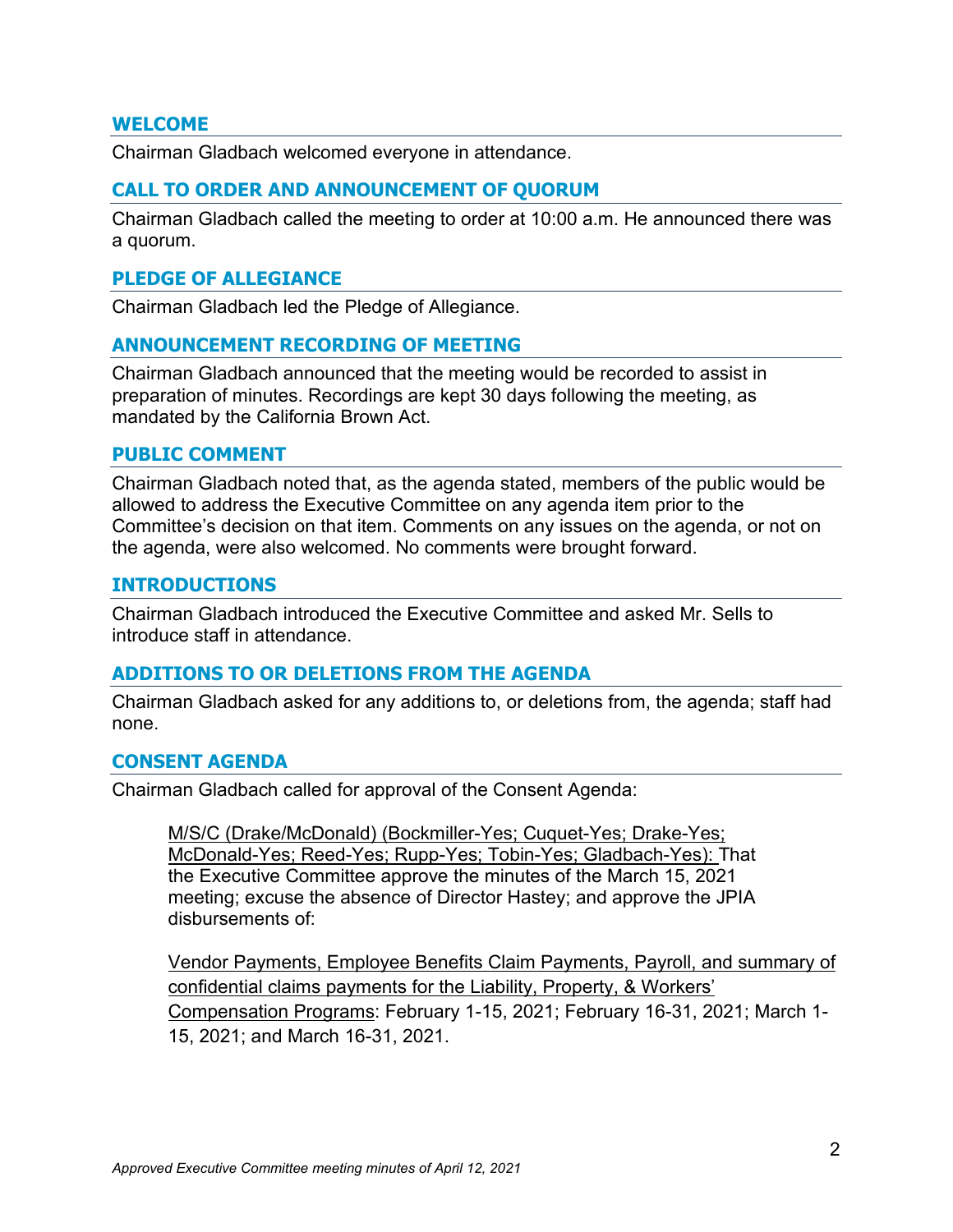# **ADMINISTRATION**

### Meetings attended on behalf of the JPIA

On behalf of the JPIA, Executive Committee members reported attending member Board meetings to congratulate them on their JPIA 2021 Refunds: Director Reed at Three Valleys Municipal Water District; Director Drake at Valley Center Municipal Water District; and Director McDonald and Director Bockmiller at Mesa Water District.

Report on Qualified Candidates for the Upcoming Executive Committee Election Ms. Robinson provided an update on the upcoming Executive Committee election during the virtual Board of Directors' meeting on May 10, 2021. This election will fill four Executive Committee member positions for a complete term of four years. The four incumbents are the only candidates running for this election. The incumbents are: Director Tom Cuquet, South Sutter Water District; Director David Drake, Rincon Del Diablo Municipal Water District; Director Melody McDonald, San Bernardino Valley Water Conservation District; and Director Randall Reed, Cucamonga Valley Water District. No resolutions were received for any other candidates.

## **PROGRAMS**

### Significant Claims Report

Pursuant to Government Code 54956.95, Ms. Nogosek reported on claims that had been previously presented for authority and has now been resolved:

- Foothill Courtyards vs Vista Irrigation District Failed fire hydrant due to corrosion caused water damages to several apartments and a carport. Claim resolved for \$300,127.12.
- City of Yorba Linda vs Yorba Linda Water District An eight-inch asbestos concrete water line broke and damaged 20,000 sq. ft. of asphalt, gutters, curbs and sidewalks. Claim resolved for \$194,993.54.
- Benigni vs Lower Tule River Irrigation District Vehicle accident wherein the member driver failed to see a motorcyclist approaching from behind and merged to the left in front of him. Claim resolved for \$205,000.00.
- Castro vs Madera Irrigation District District tractor pulled out from a stop sign in front of claimant's vehicle. The claimant's 2013 Ford Expedition was rendered a total loss as a result of the collision and claimant sustained injuries. Claim resolved for \$251,000.00.

### **PERSONNEL COMMITTEE**

Chairman Gladbach presented the recommendations of the Personnel Committee from its meeting on February 22, 2021.

M/S/C (Gladbach/Reed) (Bockmiller-Yes; Cuquet-Yes; Drake-Yes; McDonald-Yes; Reed-Yes; Rupp-Yes; Tobin-Yes; Gladbach-Yes): That the Executive Committee approve the revised Remote Work Policy.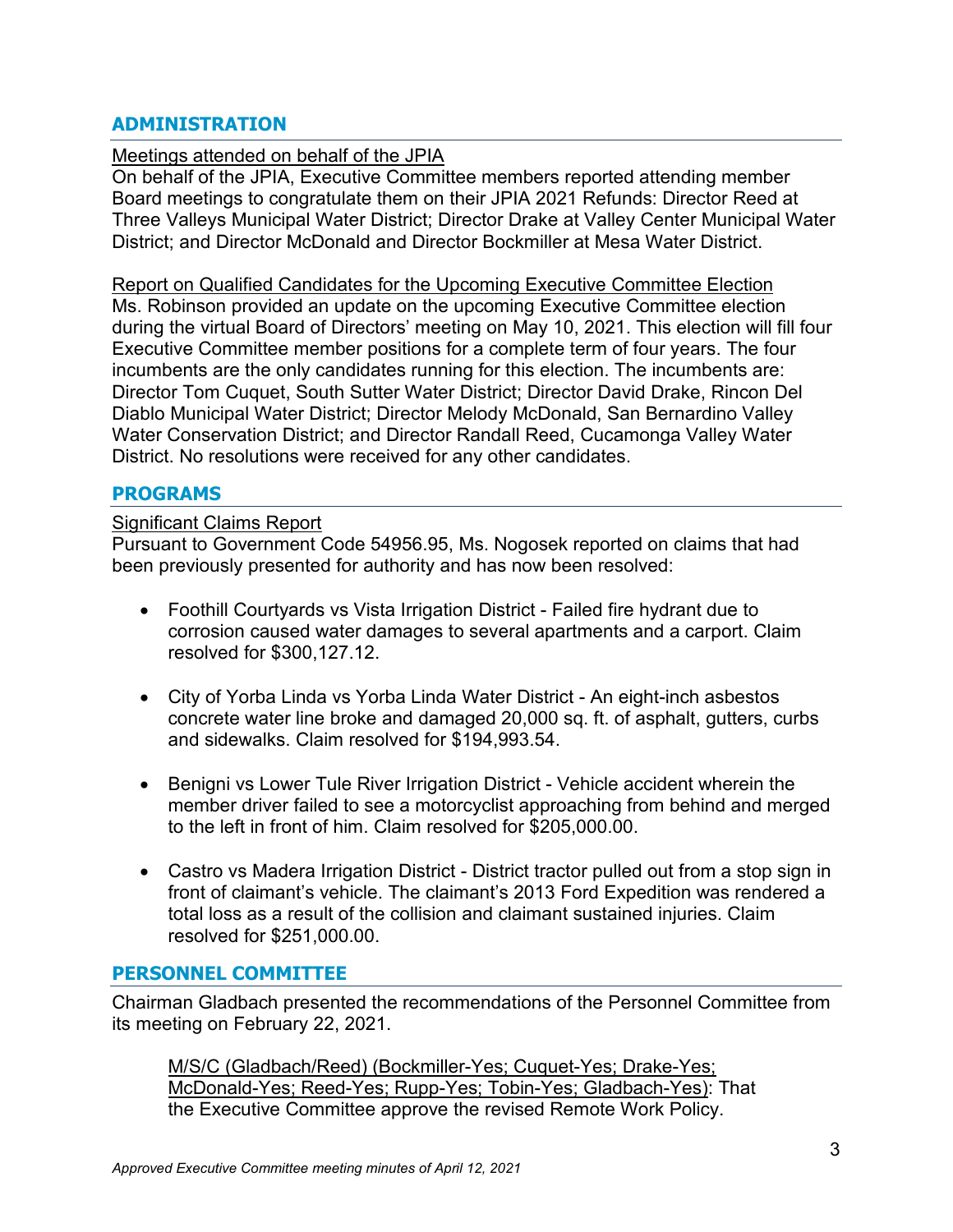# **FINANCE AND AUDIT COMMITTEE**

Mr. deBernardi reviewed the recommendations of the Finance & Audit Committee from its meeting on April 7, 2021.

M/S/C (Tobin/McDonald) (Bockmiller-Yes; Cuquet-Yes; Drake-Yes; McDonald-Yes; Reed-Yes; Rupp-Yes; Tobin-Yes; Gladbach-Yes): That the Executive Committee approve the Comprehensive Annual Financial Report for year ended September 30, 2020, as presented.

M/S/C (Rupp/Drake) (Bockmiller-Yes; Cuquet-Yes; Drake-Yes; McDonald-Yes; Reed-Yes; Rupp-Yes; Tobin-Yes; Gladbach-Yes): That the Executive Committee approve the Proposed Operating Budget for Fiscal Year 2021- 22, as presented.

### **MEMBERSHIP**

.

Westside Water Authority

Ms. Kyburz presented Westside Water Authority's application for admission into the Property Program.

M/S/C (McDonald/Drake) (Bockmiller-Yes; Cuquet-Yes; Drake-Yes; McDonald-Yes; Reed-Yes; Rupp-Yes; Tobin-Yes; Gladbach-Yes): That the Executive Committee approve Westside Water Authority's application for admission into the Property Program.

**San Mateo County Floor & Sea Level Rise Resiliency District** 

Ms. Kyburz presented San Mateo County Floor & Sea Level Rise Resiliency District's application for admission into the Workers' Compensation Program.

M/S/C (Drake/McDonald) (Bockmiller-Yes; Cuquet-Yes; Drake-Yes; McDonald-Yes; Reed-Yes; Rupp-Yes; Tobin-Yes; Gladbach-Yes): That the Executive Committee approve San Mateo County Floor & Sea Level Rise Resiliency District's application for admission into the Workers' Compensation Program.

Groundwater Banking Joint Powers Authority Ms. Kyburz presented Groundwater Banking Joint Powers Authority's application for admission into the Liability Program.

M/S/C (Reed/Tobin) (Bockmiller-Yes; Cuquet-Yes; Drake-Yes; McDonald-Yes; Reed-Yes; Rupp-Yes; Tobin-Yes; Gladbach-Yes): That the Executive Committee approve Groundwater Banking Joint Powers Authority's application for admission into the Liability Program.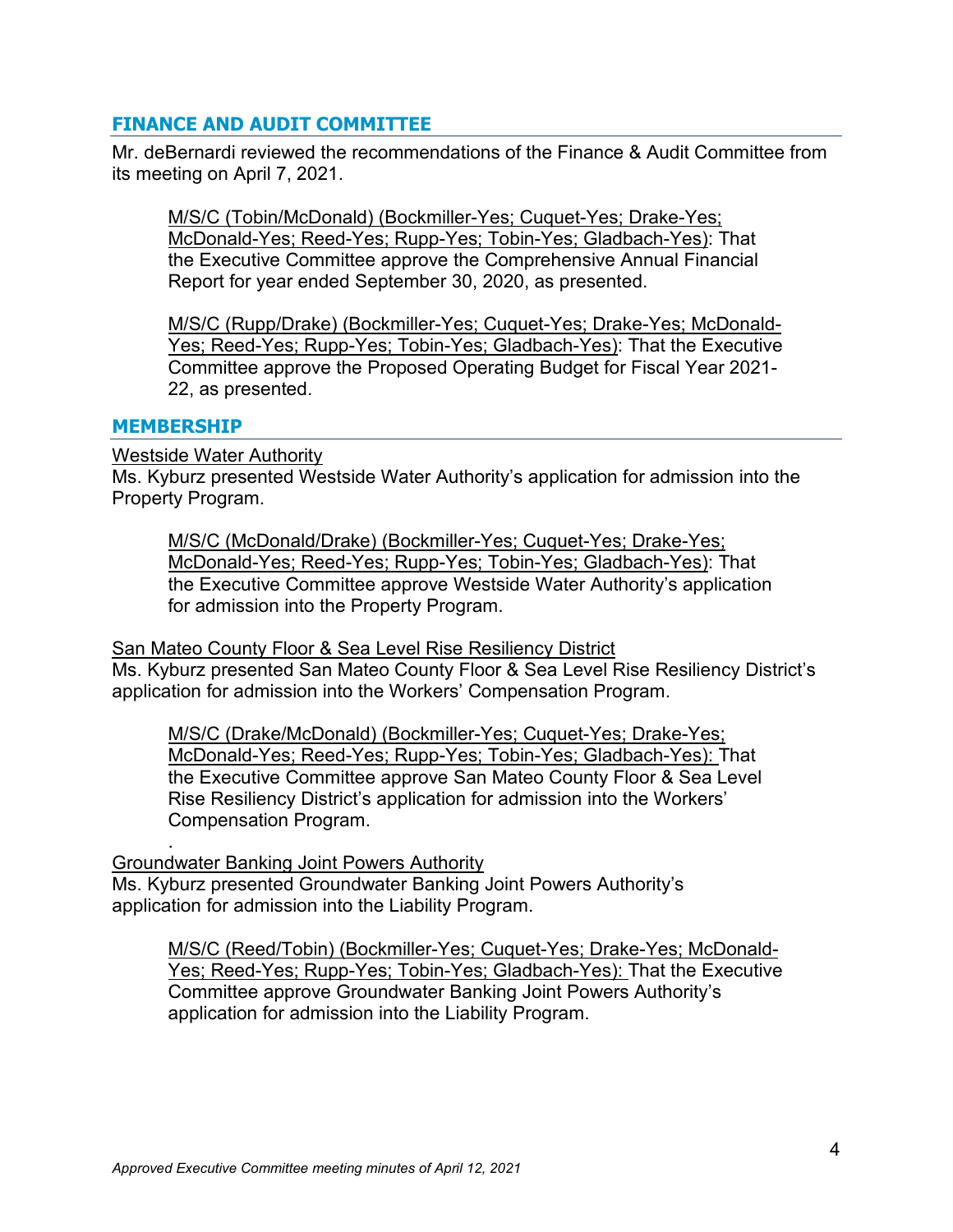# **MISCELLANEOUS**

## Future agenda items

• Groundwater Sustainability Agencies (GSA) exposure and impact on JPIA Memorandum of Coverage (MOC)

# CEO and Managers Update

Mr. Sells and JPIA Managers updated the Executive Committee on current relevant issues:

- Workers' Compensation COVID positive cases reporting and related claims
- New employee: Sr. Claims Adjuster
- Current Liability and Property claims case load
- Commitment to Excellence Best Practices resources
- Remote ergonomic assessments
- Virtual and in person Risk Assessments
- Medicare plan change for approval by Employee Benefits Program Committee
- COVID medical claims update
- JPIA staff back to work schedule
- Recruitment for Assistant CEO
- Finance and Audit Committee structure change

Chairman Gladbach also requested that Mr. Eggerton, ACWA Executive Director, provide an update on ACWA relevant and current affairs.

### Insurance Market Update

Mr. Sells provided an update on the state of the insurance market. The excess/ reinsurance market for the Liability and Property Programs continues to be very challenging. Both JPIA programs saw significant increases in the costs of the excess/reinsurance purchased for the 2019/20 and 2020/21 policy years. Looking forward to the 2021/22 policy years, the current projections are anticipating continued increases in the excess reinsurance costs.

## General Counsel Report

Mr. Greenfield provided a report on current coverage challenges.

Availability for next meeting: The Executive Committee's next scheduled meeting has been rescheduled to June 17, 2021 @ 10:00 a.m.

## **CLOSED SESSION**

Before proceeding into closed session, General Counsel announced the items to be discussed.